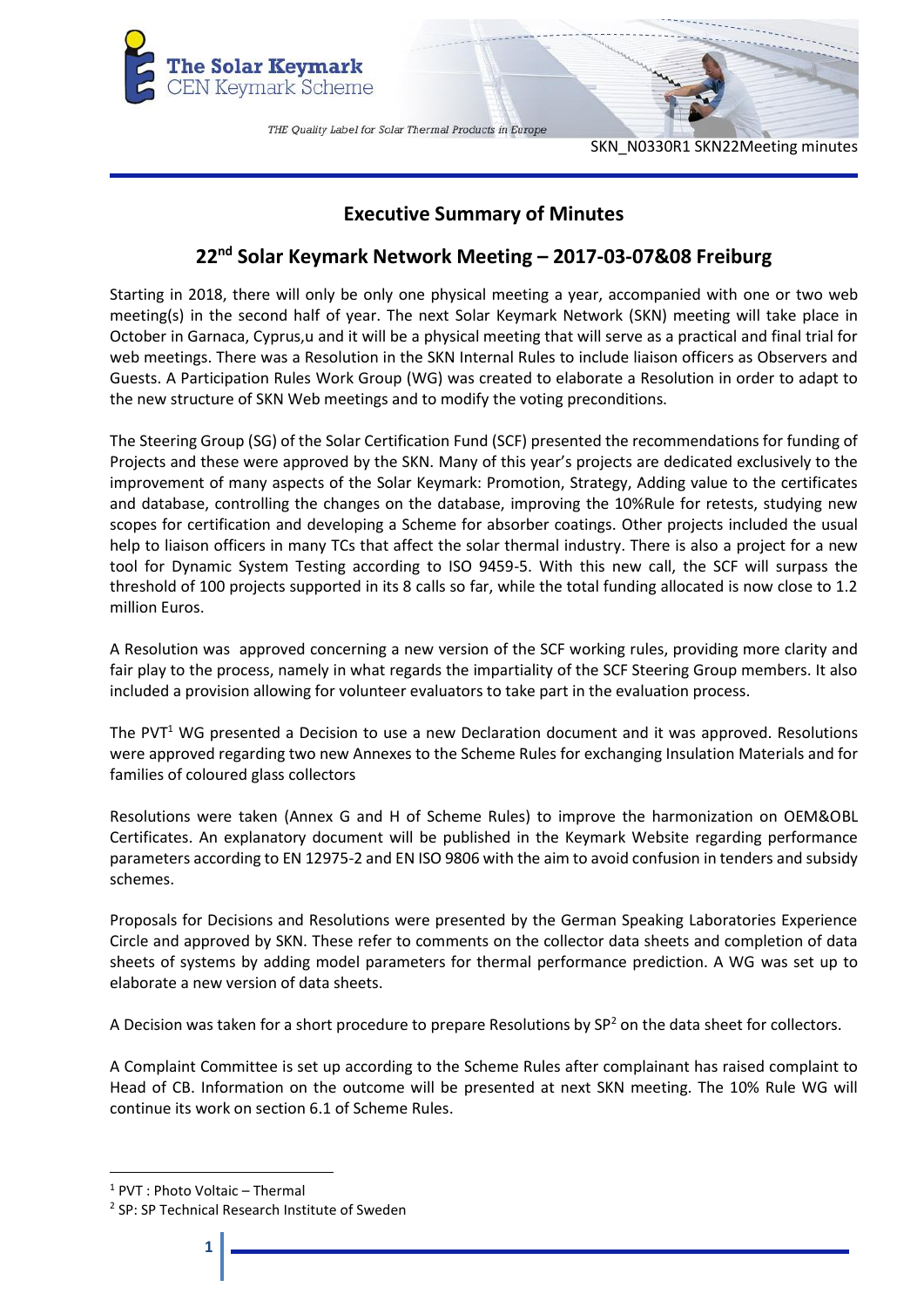

SKN\_N0330R1 SKN22Meeting minutes

Many updates were given about ongoing Projects and by liaison officers. The most relevant to the Solar Keymark is a new revision of EN ISO 9806 expected in 2017.

# **Minutes**

# **22 Solar Keymark Network Meeting**

# **2017-03-07+08 Freiburg**

# **Item 1: Opening of the meeting**

Jaime Fernández, Chairman of the Solar Keymark Network (SKN), opened the meeting and welcomed the members, observers and guests. He thanked Jan Erik Nielsen, Manager or SKN for the excellent preparation of the meeting. He also thanked Korbinian Kramer of the Fraunhofer ISE for the hosting of the meeting, who gave a warm welcome and informed of some practical information. Later on in the meeting, one of the Directors of the Institute, Prof. Dr. Hans-Martin Henning personally welcomed the SKN.

Some practical information regarding the decision-making process and output of the agreements (Decisions and Resolutions) at SKN meetings was given to the participants.

All decisions and resolutions are written at the meeting and voted by the members with voting rights. In order to facilitate the process, the negatives votes and abstentions are asked for first. In the minutes that follow, in all cases in which there are 0 negative votes and 0 abstentions, the wording 'Unanimous decision' has been used as information on the voting.

# **Item 2: Introduction of participants**

All of the participants presented themselves, indicating their names, company, country of origin and member status. A careful count of members took place in order to check if the voting preconditions were met. Taking into account the members that were joining via web, 4 Industry representatives (>3) and 21 Obligagory Members(>19) were counted. Therefore the requirements defined in section 4.2 of N102R9 Solar Keymark Network Internal Regulations were met and the meeting could continue under normal circumstances.

Jaime Fernández expressed the sorrow for the loss of Alfred Brunger of Exova, and the SKN would like thank his contribution to the SKN.

The participants are listed in **Annex A.** 

# **Item 3: Approval of the agenda**

There was a small change in the Agenda. Pedro Dias asked to give an important and recent update on the Package Label, and it was added as Item 32a. Soeren Scholz asked to treat Item 29 at the end of the first day because he could not attend the meeting on the second day. (This was done but the original numbers are kept on the numbers to facilitate traceability with the Agenda to readers)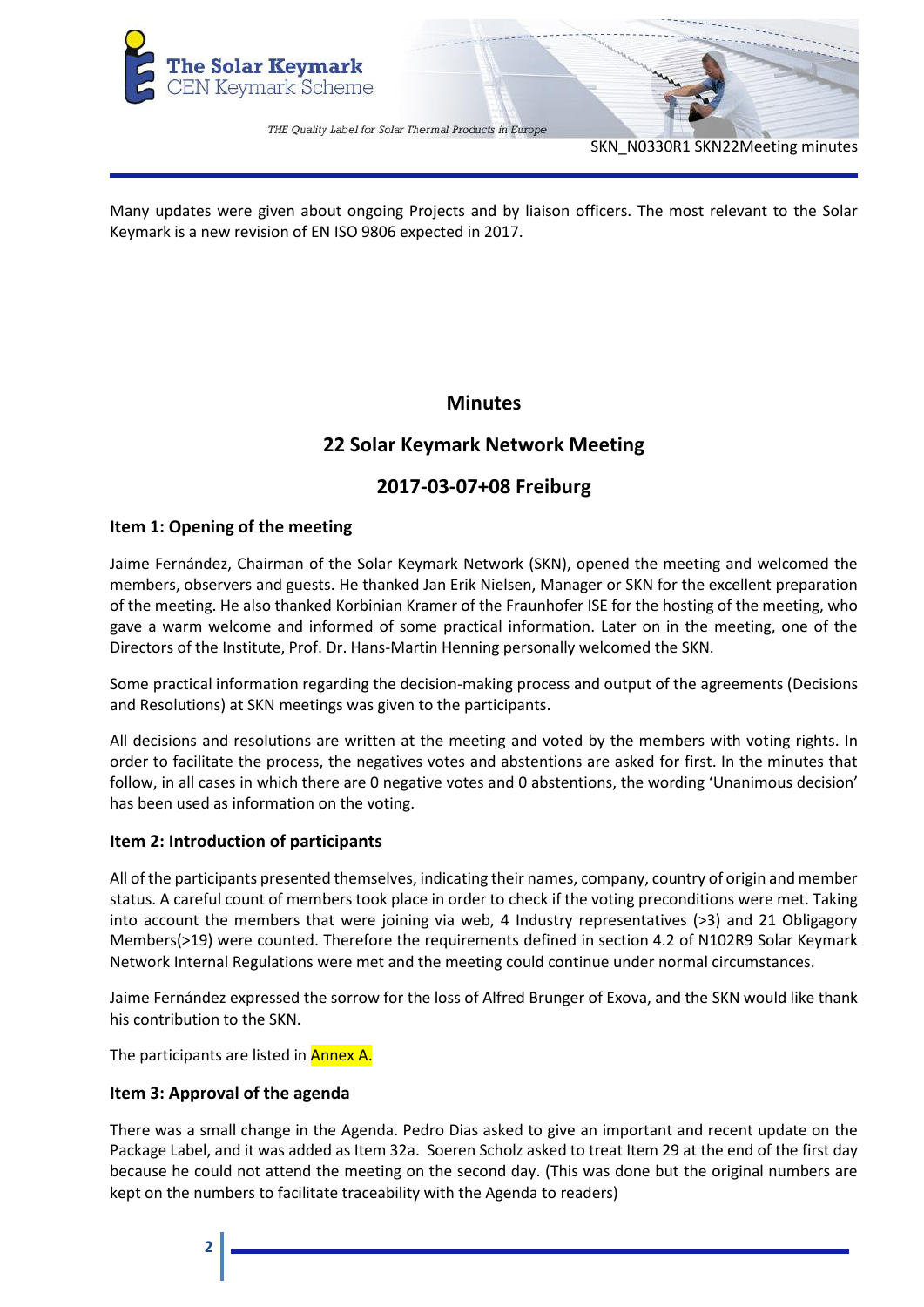

SKN\_N0330R1 SKN22Meeting minutes

# **Item 4: Comments to the minutes of the SKN meeting 21 and 21Aweb**

The minutes of the last meetings (physical and web) were prepared by Jaime Fernández who received help with proof reading from Jan Erik Nielsen. Comments were sent by Andreas Bohren and Jean-Marc Suter and these were taken into account in a new revision. Since there were no more comments, the minutes were approved and the word 'Final' was added to the documents SKN\_N0312R1SKN-21.MeetingMinutes\_Final.pdf and SKN\_N0315R1\_Minutes21A\_SKNWebmeeting\_Final.

# **Item 5: Result of voting by correspondence on issues from meeting 21A (web)**

Since the voting preconditions were not reached at the last SKN 21A web meeting held on the 2016-12-20, Jan Erik Nielsen, manager of SKN prepared the voting that was done on line. The result of the voting, which took place between the  $5<sup>th</sup>$  and 20<sup>th</sup> of January, 2017 is presented below:

| <b>ISSUE</b>                                                                                                                                                                   | YES. |    | NO ABSTAIN    |
|--------------------------------------------------------------------------------------------------------------------------------------------------------------------------------|------|----|---------------|
| Proposal for Resolution M21A.R1: Withdraw Annex J                                                                                                                              | 6    | 18 | 9             |
| Proposal for Decision M21A.D1: Reactivate WG for PVT to improve Annex J                                                                                                        | 31   | 0  | $\mathcal{P}$ |
| Proposal for Resolution M21A.R2: To add a new paragraph in Section 13.7 of specific<br>scheme rules to deal with discontinuous performance curve behaviour within<br>ScenoCalc | 27   | 3  | 3             |
| Proposal for Decision M21A.D2 : Use of new version 3.0 for calculation for data<br>sheets for air collectors.                                                                  | 25   |    | 8             |

Therefore, the text of the Decisions and Resolutions are the following :

**Decision M21A.D1**: Reactivate WG for PVT to improve Annex J

Reactivate PVT WG and propose a resolution with changes in Annex J of Solar Keymark Scheme Rules for the next SN meeting in March

*Information on Vote: 31 positive votes, 0 negative votes, 2 abstentions,*

**Resolution M21A.R2:** To add a new paragraph in Section 13.7 of specific scheme rules to deal with discontinuous performance curve behaviour within ScenoCalc:

Section 13.7 Calculation of "Collector Annual Output" (CAO)" of the Solar Keymark Scheme Rules will be complemented by the following text:

"For solar thermal collectors operating not continuously differentiable performance curve with an efficiency depending on the absolute temperature (e.g. integrated high temperature cut off), ScenoCalc may be calculated with two split curves. A clear switching point between the different curves shall be given in the test report and on the data sheet. The parameters describing the thermal performance below the switching point are eta 0, a1, a2, as usual, the parameters describing the thermal performance above the switching point shall be named with different letters, for example above s0, s1, s2 (or eta 0\*, a1\*, a2\*). The mathematical model for the description of the thermal performance shall be given in the test reports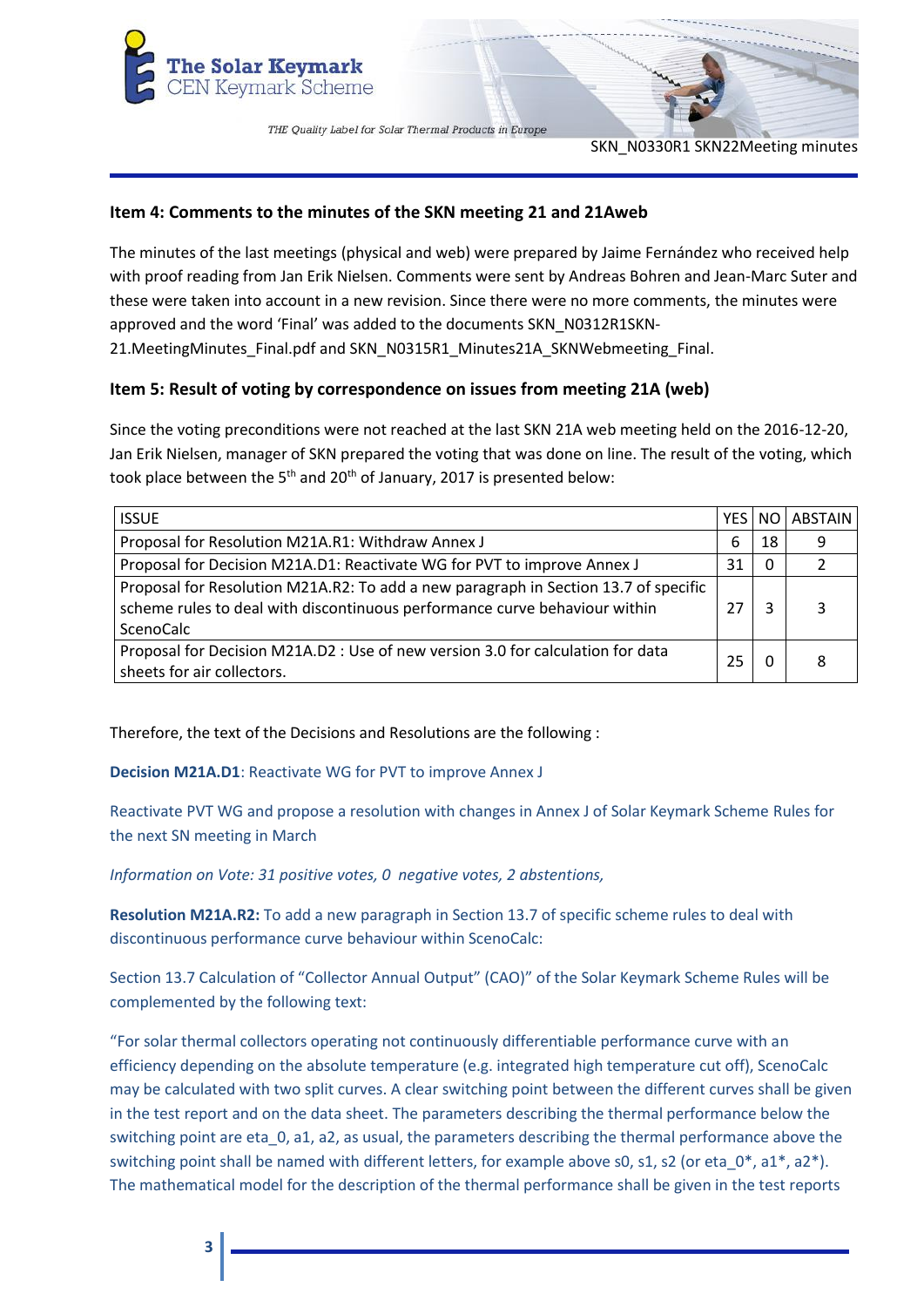

SKN\_N0330R1 SKN22Meeting minutes

and in the remarks field of the data sheet. It has to be taken into account that the switching point is usually depending on the absolute temperature and not on the relative temperature difference"

*Information on Vote: 27 positive votes, 3 negative votes, 3 abstentions*

**Decision M21A.D2** : Use of new version 3.0 for calculation for data sheets for air collectors.

From January 2017 only the new version Air Cow program 3.0 shall be used to feed Solar Keymark data sheets.

*Information on Vote: 25 positive votes, 0 negative votes, 8 abstentions*

# **Item 6: Review of Decision list and follow up of action list**

Jan Erik Nielsen and Jaime Fernández presented the documents SKN\_N0100R19\_DecisionList and SKN\_N0286.R7\_ActionListFor22SKNmeeting. Revising the documents it was concluded that all of the working groups had been active and the updates of their work would be revised during this meeting.

# **Item 7: Structure/organisation of SKN meetings**

The last physical SKN meeting (21) was not finished in time and had needed an extraordinary web meeting that took place in December (21A). Managing the meetings is responsibility of the Chair. Although personal apologies had been sent to the members whose Items need the extra meeting, Jaime Fernández presented the document SKN\_N0323R1\_NonConformityChair. This was a way of treating this incident like an internal non conformity, analyzing the cause of the problem and searching for corrective actions.

After the last Web meeting, Jan Erik Nielsen, Pedro Dias and Jaime Fernández had analyzed if it had been successful. Although there were no major problems, it seemed for the moment difficult to have long Web meetings and the voting process needs to be improved. Jaime Fernández presented 3 different possibilities for organizing web meetings together with physical meetings (SKN\_N0324R0\_SKN\_meeting\_structure\_proposals).

After some discussion and since there was not an urgency to choose one, the following Decision was taken:

## *Decision M22.D1- Change of structure for SKN Meetings*

Starting in 2018, the structure of SKN meetings changes into one physical meeting to be held in spring time and one WEB meeting to be held in autumn. There will be a proposal for the structure of the meetings to be presented in the autumn meeting of 2017. During the physical meeting to be held in autumn 2017, a web tool for online meetings (and voting) will be used as a final practice.

## *Information on Vote: Unanimous decision*

# **Item 8: Date and place of next meeting(s)**

The following schedule for meetings was then confirmed and agreed upon: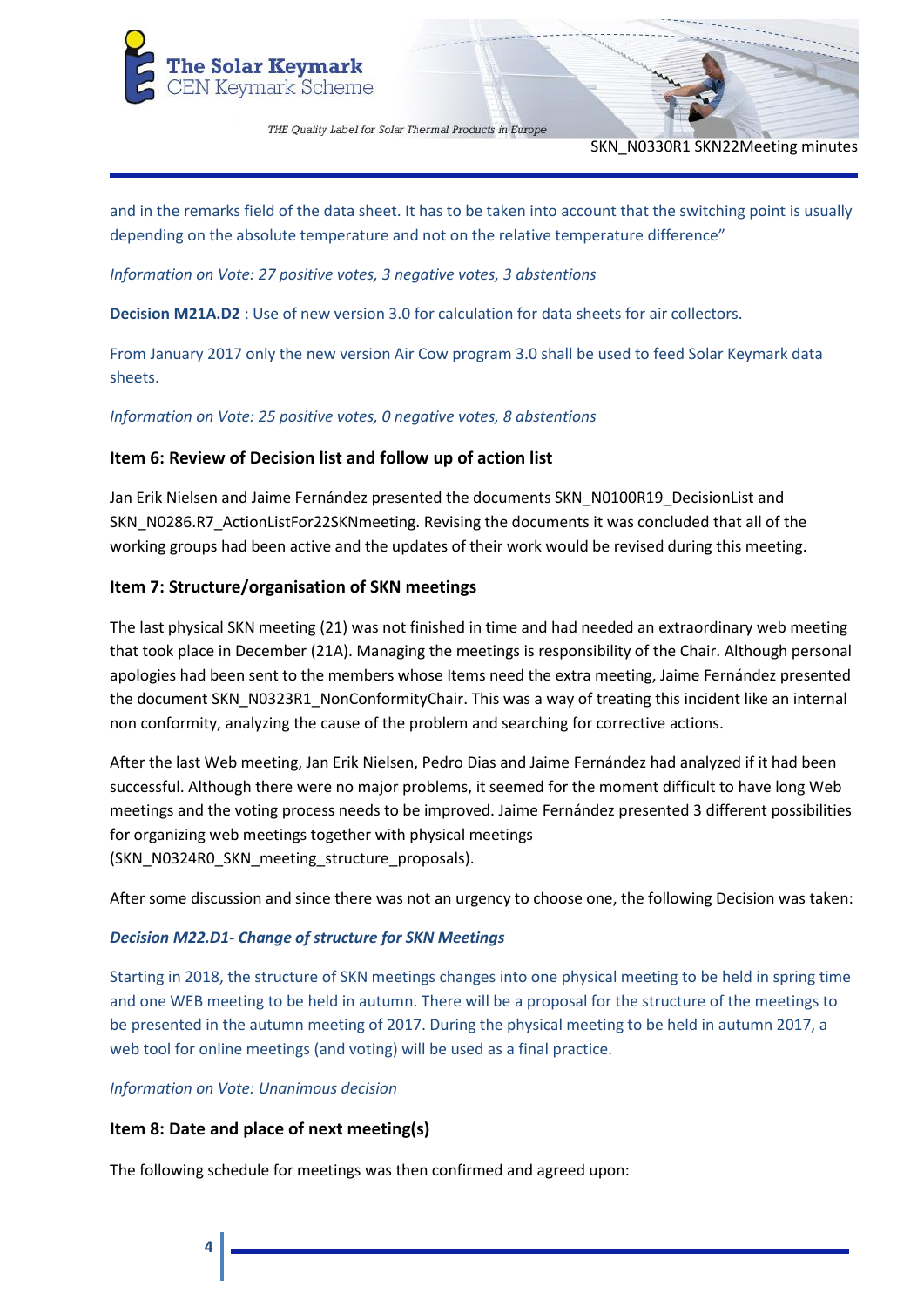

SKN\_N0330R1 SKN22Meeting minutes

- 23<sup>rd</sup> SKN meeting: October 17<sup>th</sup>, 13:00 hrs to October 18<sup>th</sup>, 14:00 hrs, 2017, Larnaca, TUV Cyprus
- 24<sup>nd</sup> SKN meeting: March 6<sup>th</sup> 13:00 to March 7<sup>th</sup> 14:00, 2018 Madrid, AENOR,
- 25<sup>th</sup> SKN meeting: October 2018. Web meeting

# **Item 9: Proposal for resolution: Include Liaison officers in list in 2.2 of SKN internal rules,**

Jan Erik presented a proposal in order to facilitate the attendance of Liaison officers that continuously need and invitation as a guest to the SKN meetings. The following Resolution was taken:

## **Resolution M22.R1 - Include Liaison officers in list in clause 2.2 of SKN internal rules**

To modify SKN\_N0102R12 Internal regulations by adding the following phase in section 2.2 Observers and guests: ''Liaison officers to CEN and ISO TC's''

*Information on Vote: Unanimous decision*

## **Item 10: Resolution regarding voting rules and web meetings of internal working rules**

After the last Web meeting that had not complied with the voting preconditions, Jaime Fernández started a quick working group to improve the procedure. The results are presented in the document N0322R0\_Voting\_Preconditions which was commented during the meeting. The WG came up with many new ideas but did not find a consensus for a quick solution to be presented at this meeting. Therefore, the following Decision was taken:

# **Decision M22.D2 – To create a Participation Rules WG to elaborate a Resolution in order to adapt to the new structure of SKN Web meetings and to modify the voting preconditions**

This WG is created to propose a Resolution to amend SKN\_N0102R12 Internal regulations in order to adapt the document to the new structure of SKN meetings (see M22.D1) and to take into consideration the ideas presented for voting preconditions (see Item 10 of 22<sup>nd</sup> SKN meeting). Members of the WG are: Andreas Bohren, Pedro Dias, Harald Porcsharnig, Katharina Meyer(Chair) , Harald Drueck.

#### *Information on Vote: Unanimous decision*

## **Item 11: Proposal for elaborating lists of resolutions**

Jan Erik presented a proposal in base of the request of some SKN members to improve the information related to Resolutions. After some debate regarding the best way to address the issue, the following Decision was taken:

## **Decision M22.D3- New Sections with lists of Resolutions and procedure for updates by SKN Manager**

Each new revision of a document will have a new section showing the Resolutions taken from the last version. This will affect the following documents: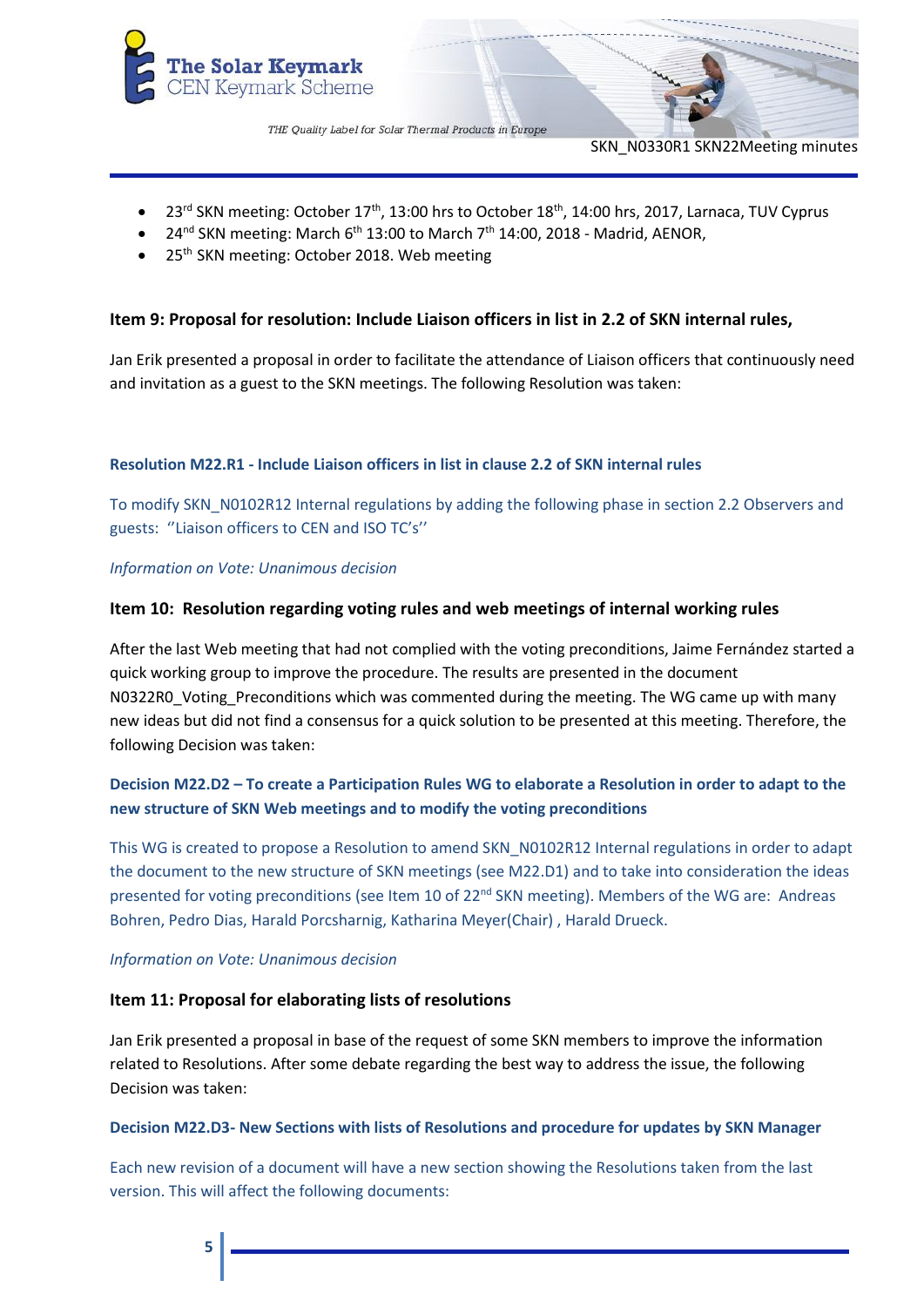

SKN\_N0330R1 SKN22Meeting minutes

- Specific scheme rules
- SKN working rules
- SCF working rules

Once any Document is officially changed into a new version and updated at the SKN website, the SKN Manager will communicate this to the SKN.

#### *Information on Vote: Unanimous decision*

# **Item 12: Proposal for decision / SCF steering group for SCF project applications (8th call)**

Harald Drueck, Chairman of the Solar Certification Fund Steering Group presented the document N0317R1- SCF8-Recommendations and made a quick summary of the Projects presented and the corresponding proposals. The following Decision was taken:

## **Decision M22.D4- Funding of proposals from the 8th SCF call**

The proposals recommend by the Solar Certification Fund Steering Group for funding as described in document SKN\_N0317R1-SCF8-Recommendations are accepted and the corresponding activities will be funded.

#### *Information on Vote, Unanimous decision*

Following the presentation, Ashraf Kraidy of the Regional Center for Renewable Energy and Energy Efficiency of Egypt (RCREEE) gave a quick update of the SHAMCI Project. A project presented by RCREEE under the category of Promotion had not received the SCF Fund. However, the following Decision was presented and taken:

## **Decision M22.D5- SHAMCI-SKN WG to study possibilities of priority issue for 9th SCF call**

The Solar Keymark Network highly appreciates the activities performed by SHAMCI in order to strengthen the quality and reliability of solar thermal products in the Arab region. Furthermore the Solar Keymark Network would be in favor of a harmonization of the testing, inspection and certification procedures of SHAMCI and Solar Keymark under the umbrella provided by the Global Solar Certification Network (GSCN). A working group composed of members of SHAMCI and SKN will study the impact of a colaboration between both parties and present its conclusions in the SKN meeting of October 2017. If these conclusions are positive, it may be possible to enter a project related to the elaboration of the co-operation between SKN and SCHAMCI as a priority issue in the 9th SCF call, as well as it will be eligible for similar projects to submit future proposals according to specific criteria proposed by the SCF Steering Group and the SKN.

#### *Information on Vote: Unanimous decision*

Once the will for cooperation was clear, and applying a more practical approach, the following Decision was taken:

#### **Decision M22-D6- Creation of a SHAMCI WG**

# **6**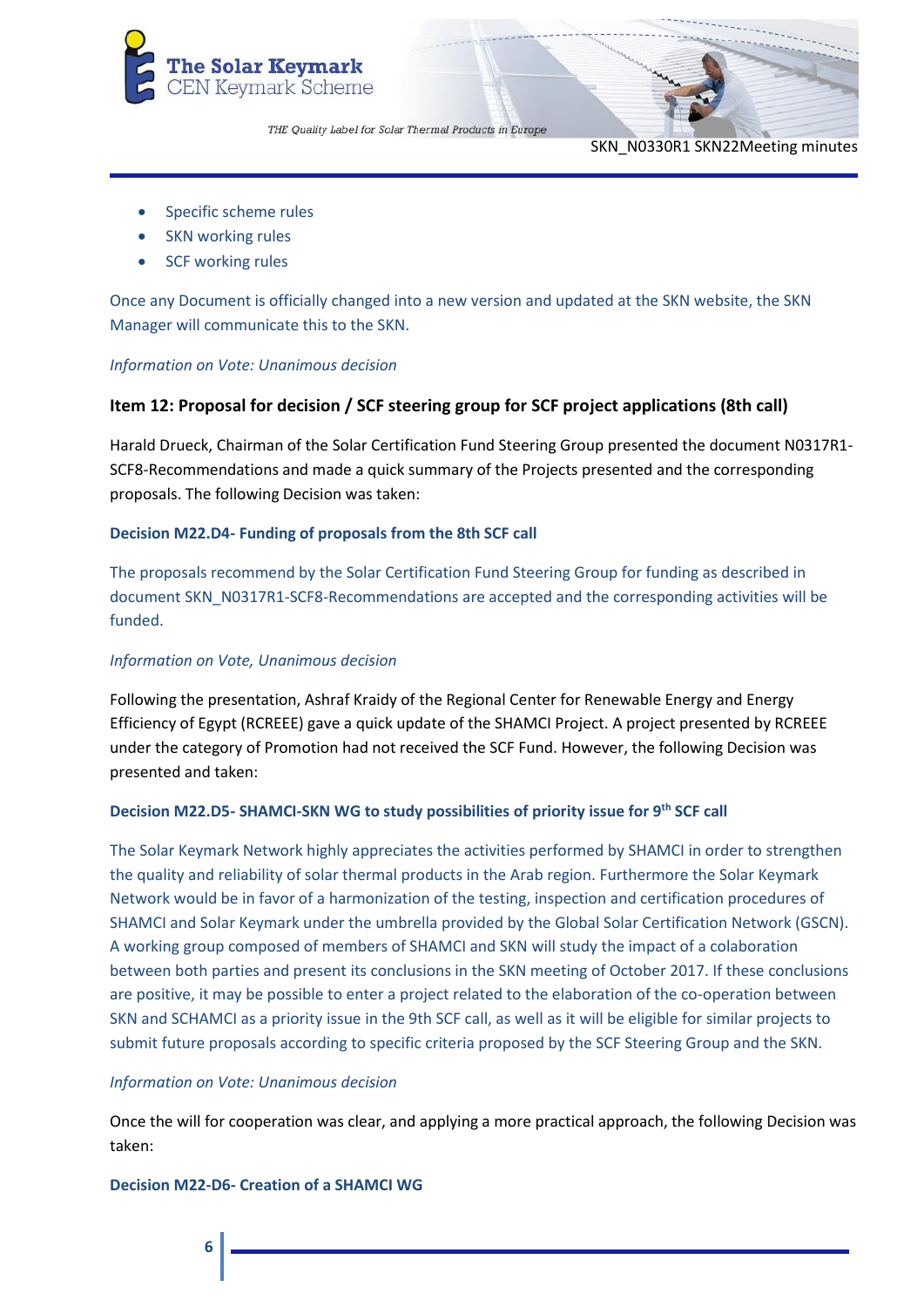

SKN\_N0330R1 SKN22Meeting minutes

A WG is created to study the collaboration of SKN with SHAMCI. The conclusions of the WG will be presented at the SKN Meeting in autumn 2017. The members are: Ashraf Kraidy (chair), Harald Drueck, Korbinian Kramer, Katharina Meyer, Pedro Dias, Jean Batiste, Emmanuelle Legers, Jan Erik Nielsen, Jaime Fernandez.

# *Information on Vote: Unanimous decision*

# **Item 13: Report and Decision/Resolutions proposals by SCF Rules WG to improve the SCF Working rules**

Harald Drueck, Chair of the WG for improving the SCF Working Rules, (see M21.D16) presented the document SCF\_N0001R14\_WorkingRules. After a presentation of many changes in the document that showed an overall improvement in the transparency and fairness of the entire process, the following Resolution was taken:

# **Resolution M22.R2- New revision of SCF\_N0001R15\_WorkingRules**

A new version of the SCF WorkingRules as the document SCF\_N0001R15\_WorkingRulesis approved.

Once the new Industry member is appointed and added, the document will be published as SCF\_N0001R16\_WorkingRules.

## *Information on Vote: Unanimous decision*

Note from Chair: After the meeting, Pedro Dias confirmed that the new Industry member would be Costas Travasaros

# **Item 14: Appoint supplementary SCF evaluators**

Jan Erik Nielsen informed that some supplementary SCF evaluators would be most welcome. Gerard van Amerongen volunteered. Since more volunteers would be needed, this Item will appear in the next meeting also.

# **Item 15: Report and Decision/Resolution from new 10% Rule WG to revise the 10% Rule of section 6.3 of Solar Keymark Scheme Rules and to study financial possibilities for dealing with complaints**

Harald Drueck, chair of the 10% WG, informed that the work done so far was the presentation of a project proposal for the 8<sup>th</sup> SCF call. Since the project had now been approved, the WG could start its work in compliance with M21.D1 (which has as a main purpose the revision of section 6.3 of the Solar Keymark Scheme Rules)

# **Item 16: Report and Decision/Resolution proposals from Air Collectors WG**

Korbinian Kramer, Chair of the Air collectors WG informed that work based on M21.D5 was ongoing but did not have any conclusions to present.

**7**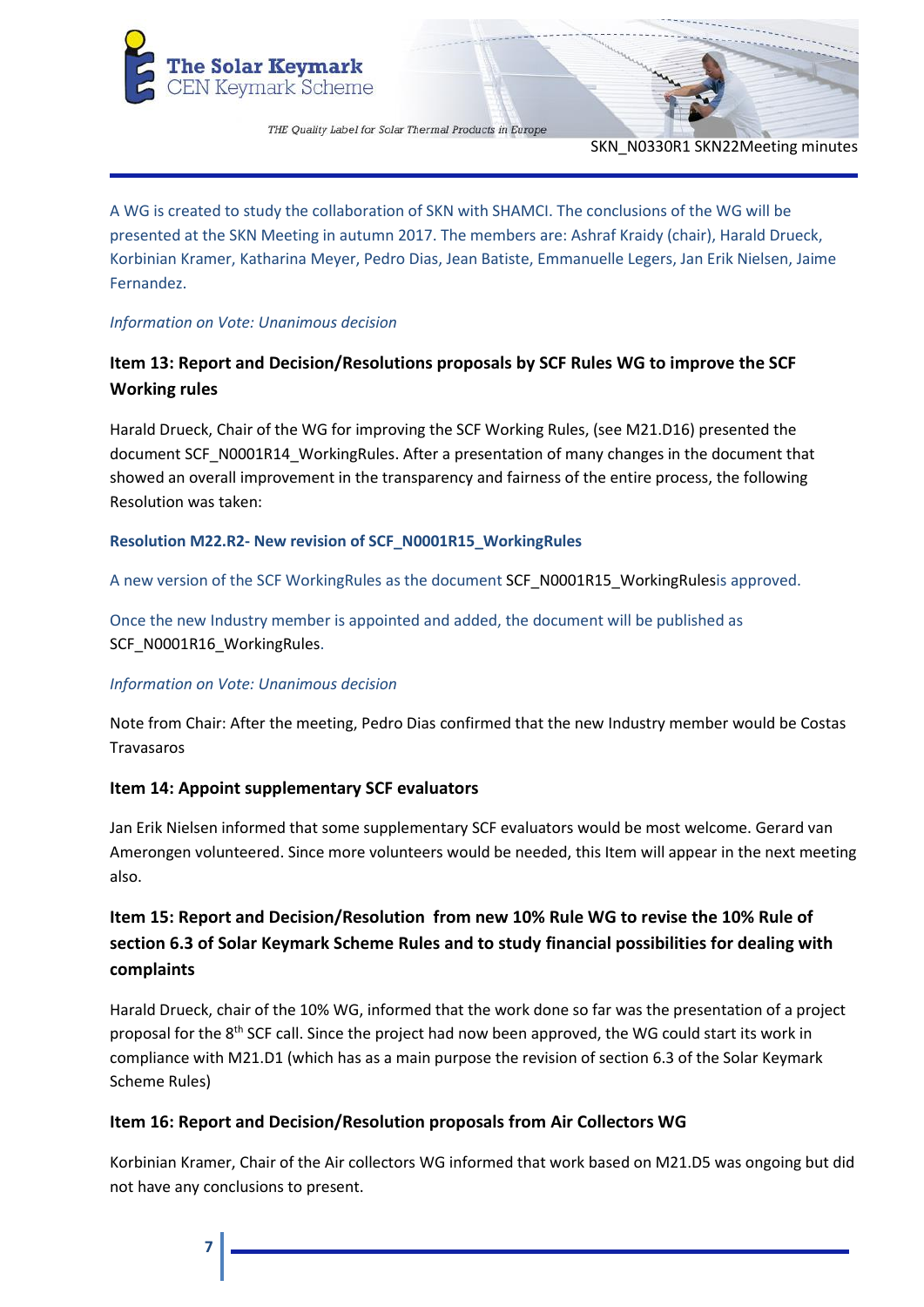

SKN\_N0330R1 SKN22Meeting minutes

## **Item 17: Report and Decision/Resolution proposals from PVT WG**

Ullrich Fritzsche, chair of the PVT WG, informed of the work done after the online voting took place in January and M21A.D1 was taken for reactivation of this WG. Two web meetings had taken place, one of them had the purpose of pinpointing practical problems that had been encountered, and the second meeting tried to find solutions to these problems. It was also agreed that work would continue in the following months and that some practical cases would be described as show cases. The document SKN\_N0325R0\_PVT\_Declaration was presented as a first step to improve the process. The following Decision was taken:

# **Decision M22.D7- Voluntary use of new Manufacturers Declaration form for PVT Collectors and in substitution of points a) and b) of section 6.1 of Annex J of Solar Keymark Scheme Rules**

It is decided to approve document SKN\_N0325\_PVT\_Declaration as a declaration signed by the manufacturer of PVT collectors. The use of this document is voluntary for the time being. It is possible for Certification Bodies to accept this document, properly filled out, in substitution of applying points a) and b) of section 6.1 General Requirements of Annex J of the Solar Keymark Scheme Rules (SKN\_N0106AnnexJ\_R2). In practice, this condition implies withdrawing the requirement of ISO 5 System Certification on PVT collectors or PV modules but leaving the requirement for complete testing on the PVT collector(which may be achieved also by complete testing on PV module + partial testing on PVT collector) according to IEC standards by accredited laboratories. The PVT WG will continue its work to improve Annex J and present a Resolution for the next SKN meeting of October 2017. *Information on Vote: 2 negative votes, 2 abstentions. (The CB representative Soeren Scholz asked to apply* 

*section 4.3 of internal rules. CBS then voted with 4 positive votes and 2 negative votes, therefore the voting was positive)*

# **Item 18: Report and Decision/Resolution proposal for exchange of insulation material in collectors "Equivalent insulation"**

Andreas Bohren made a presentation (See Annex B) regarding the result of the work done together with Maria Joao Carvalho on the exchange of insulation in solar thermal collectors (SCF Project 7C08). According to M21.D10 comments would be sent in between meetings. Jaime Fernández had sent some comments and these were considered in the final document that was proposed for Resolution. After a short debate, the following Resolution was taken:

# **Resolution M22.R3 – Approval of new Annex K of Solar Keymark Scheme Rules for exchange of insulation materials in certified collectors**

The text of the document SKN\_N0320R1\_Insulation exchange - Rev - Final is adopted as Annex K of the SK Scheme Rules. Insulation materials in certified solar thermal collectors can be exchanged without retesting under the conditions defined in clause 9 of Annex K. A database (.xls sheet) of insulation materials is established as described in Clause 10 of Annex K.

## *Information on Vote: 1 Abstention, 0 negative votes*

**Item 19: Report and Decision/Resolution proposal for coloured glass famlilies on Glass WG**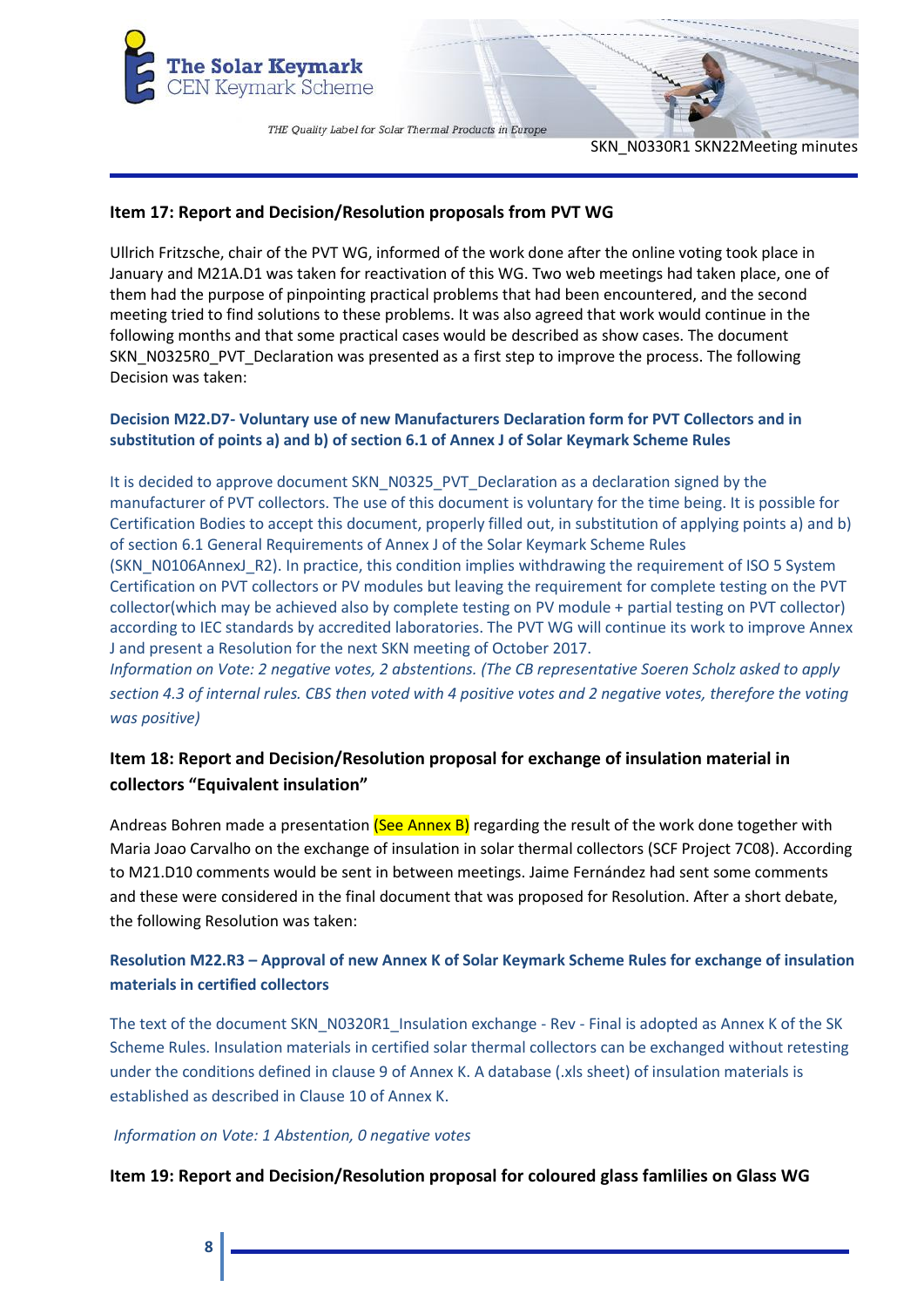

SKN\_N0330R1 SKN22Meeting minutes

Andreas Bohren presented the work done for creating families of collectors with different colored glass (see presentation in  $\frac{\text{Annex C}}{\text{O}}$ . After a short discussion, the following Resolution was taken:

# **Resolution M22.R4 – Approval of new Annex L of Solar Keymark Scheme Rules for families of coloured glass**

The text of the document SKN\_N0321R0\_Coloured\_Glass\_Families - which gives the conditions and procedures for" Coloured Glass Family" - is adopted as Annex L of the SK Scheme Rules. The same type of glass in different colours can under certain conditions be treated as a "Coloured Glass Family".

## *Information on Vote: Unanimous decision*

# **Item 20: Report and Resolution on data sheets**

Jaime Fernández explained that this Item was related to Item 12 (proposal for SCF applications), and in particular to the Project 10-1-SCF8-Other-Scenocalc. This project was not proposed for funding, but instead of this there was a proposal '*'to put aside a reserve of 5.000 € for updating of ScenoCalc. Funding from this reserve is then to be released on request by SKN to be spent on specific well defined activities*''. At the last SKN 21A web meeting there had also been a proposal to create an area for discussion in the web site for sharing needs for updates of Scenocalc.

After a long debate, the best way to proceed was agreed upon through the following Decision:

## **Decision M22.D8 – Procedure for funding changes in ScenoCalc**

The SKN will put aside a reserve of 5.000 € in every annual budget for updating of ScenoCalc.

Funding from this reserve is then to be released on request by SKN to be spent on specific well defined activities related to Scenocalc. There will be a specific discussion area at the SKN Website where any SKN members may propose changes or improvements related to Scenocalc.

SP will take these recommendations for the preparation of a proposal for a Resolution related to changes made in Scenocalc together with a proposal for a decision related to the required budget.

SP will send the proposals to the SKN as basis for a resolution and a decision to start the work.

*Information on Vote: Unanimous decision*

## **Item 21: New Equivalent absorber coatings?**

There were no new equivalent absorber coatings to report on.

## **Item 22: New Equivalent glazing?**

There were no new equivalent absorber coatings to report on.

**Item 23: Report by CB WG on Proposal from AB to do every second inspection visit via web.**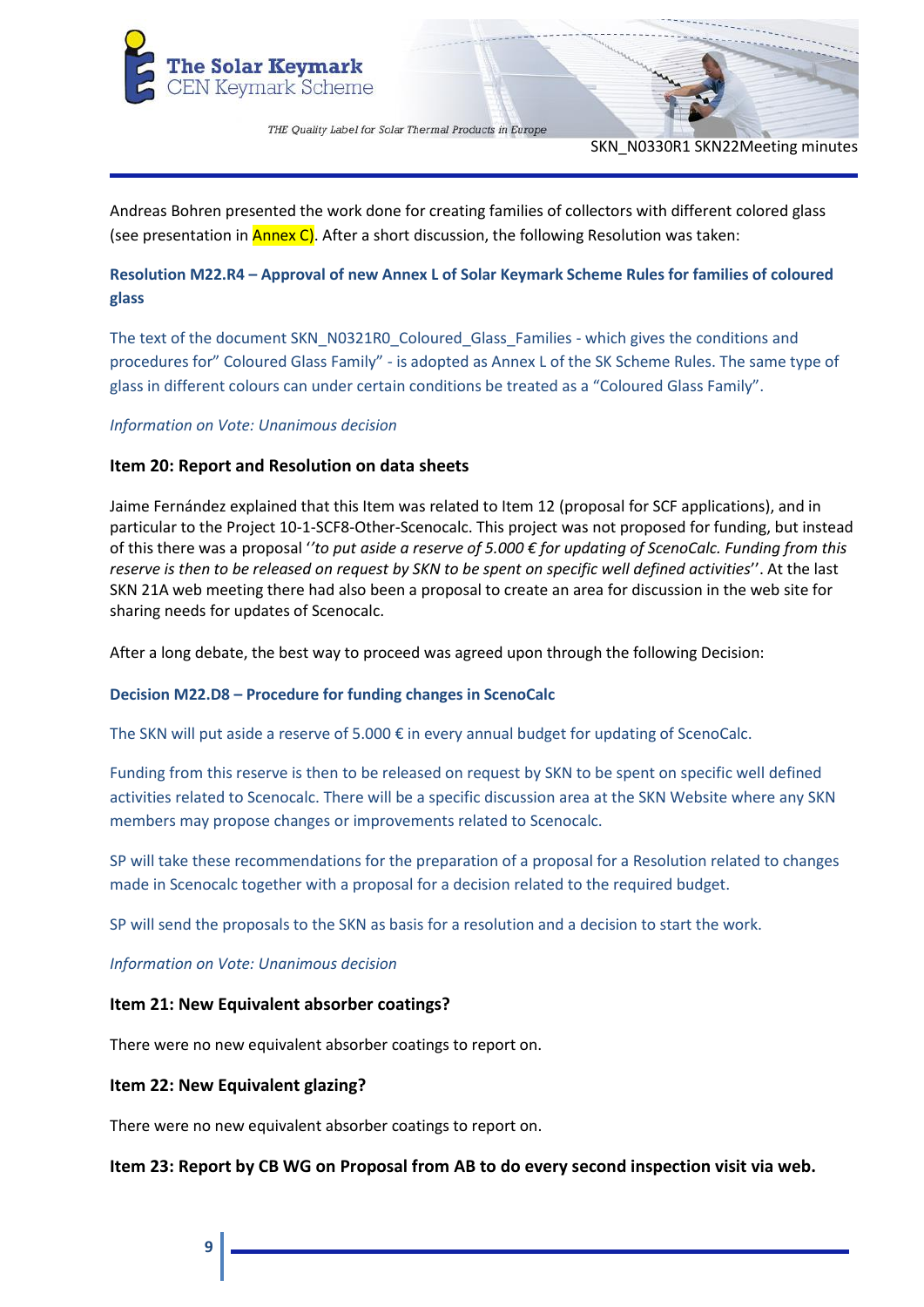

SKN\_N0330R1 SKN22Meeting minutes

Katharina Meyer and Jaime Fernández reported on the discussion held within the CB WG referring to the proposal of Andreas Bohren to do every second inspection visit via web. (see M21.D12). None of the CBs have any experience with doing inspection visits via web in Product Certification and it is not in the scope of any accreditation according to EN ISO 17065.

Andreas Bohren and Ulrich Fritzsche informed that they had recently received confirmation from Din Certco to start a pilot project. Therefore it may be possible to share some conclusions of their work at the next October SKN meeting.

# **Item 24: Transition from EN 12975 to EN ISO 9806 in cases of OBL/OEM Certificates when subsidy grants or tenders make reference to EN 12975 or aperture area**

Jaime Fernández reported on the difficulty that is sometimes being encountered due to subsidy schemes and tenders making references to EN 1275 instead of EN ISO 9806. Other members commented on the continuous need to explain the differences between the information on the certificates of collectors based on these two standards to their different stakeholders. Both Stephan Fischer and Jaime Fernández agreed to send examples of letters that had been prepared for customers to Jan Erik Nielsen, with the idea of preparing an explanatory document that could be posted on the Solar Keymark Web page.

Jaime Fernández also informed of the need to harmonize the rules and way of working in the use of the data sheets in case of OEM and OBL Certificates. The CB WG had discussed in its meeting the difficulty that arises when an OBL Keymark Certificate is granted and it is linked to OEM Keymark Certificate that is based on testing according to EN 12975-2. Even though for some time there may be some OBL and OEM Keymark Certificates that may not be using the same version of data sheets, it is preferred by the CBs to always use the new data base in any emission of Keymark Certificates (whether being renewed, modified or being granted for first time).

There was a conflict between Decision M20.D2 (use of new data sheet in any emission of Keymark Certificates) and section 3 of Annex H and section 3.1 of Annex G of the Solar Keymark Scheme Rules since the latter allowed the use of 'old' data sheets in new emissions of Keymark Certificates.

After a debate on the best way to proceed, it was agreed that M20.D2 should always be in force, and therefore the following 2 Resolutions were taken:

# **Resolution M22.R5 – Modification of Annex H of SK Scheme Rules to comply with M20.D2 for all new certificates to have latest version of data sheets as annex**

Section 3 document SKN\_N0106\_AnnexH\_R3 is modified in such a way that all new certificates granted (whether a renewal or an OBL Certificate) always use the latest version of the data sheet, in compliance with M20.D2. The changes are presented below: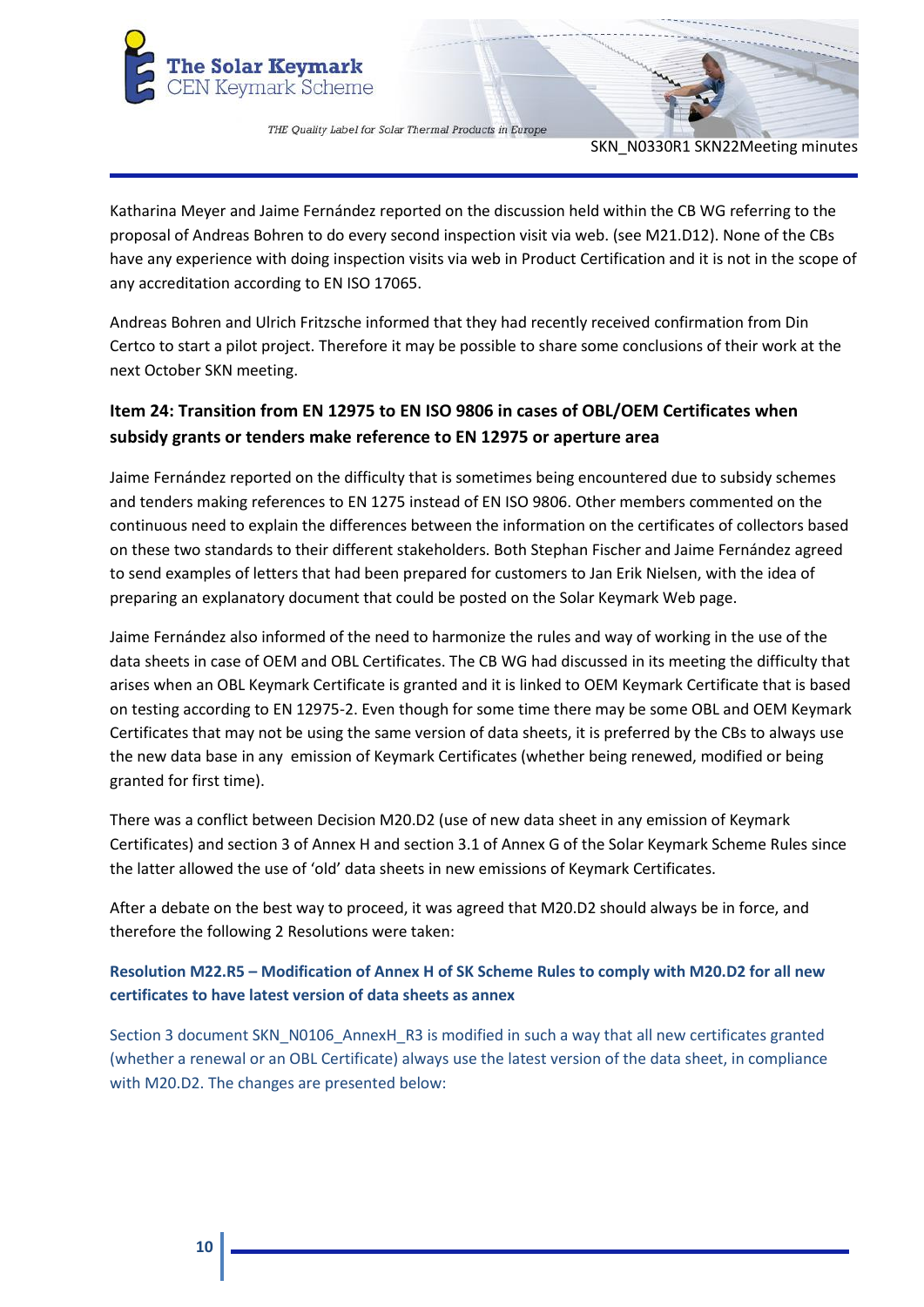

SKN\_N0330R1 SKN22Meeting minutes

#### 3. OEM/OBL certificates

What about customers who apply for an OBL certificate based on a valid OEM certificate tested according to EN 12975-2?

The OBL certificate may be issued based on the testing done according to EN 12975-2\_at any time if its OEM cGertificate is also according to EN 12975-22, but the data sheet shall be based on the latest version of ScenoCalc. at any time if its OEM Certificate is also according to EN 12975-2-All certificates based on EN-ISO 12975 will be withdrawn on 2025-12-31 at the latest.

What about the renewal of an OBL certificate which is based on EN 12975-2?

If the OEM certificate is still based on EN 12975-2, then the OBL certificate will be renewed according to EN 12975-2, but the data sheet shall be based on the latest version of ScenoCalc.

#### *Information on Vote: Unanimous decision*

# **Resolution M22.R6 – Modification of Annex G of SK Scheme Rules to comply with M20.D2 for all new certificates to have latest version of data sheets as annex**

Section 3.1 of document SKN\_N0106\_AnnexG\_R1 is modified in such a way that all new certificates granted (whether a renewal or an OBL Certificate) always use the latest version of the data sheet, in compliance with M20.D2. The changes are presented below:

It is recommended that also-Tthe data sheet of the respective OEM certificate is-shall be based on the latest version of ScenoCalc updated to the new Excel format if necessary.

#### *Information on Vote: Unanimous decision*

# **Item 25: Proposal for decisions from the Experience Circle of the German speaking Test Laboratories for Solar Thermal Systems and Components" (EK-TSuB – Prüflaboratorien)**

Harald Drueck, chair of the Experience Circle of the German speaking Test Laboratories for Solar Thermal Systems and Components, presented three proposals.

The first one was related to the information that should go on the comments of the data sheets that are incomplete when the test was done according to EN 12975-2. After some debate and comments of improvement by some members, the following Decision was taken:

#### **Decision M22.D9 – Comments on data sheets when original test is not performed by ISO 9806**

#### **Proposal for a decision related to the use of the solar collector data sheet Version 5.01**

*According to SKN Resolution M20R1 only the collector data sheet version 5.01 of date 2016-03-01 are allowed to be used. In case not all information required to fill out the data sheet completely is available, the following remark shall be added in the comment field:*

*"This data sheet is not complete as the testing of the collector was performed according to EN 12975- 2:2006 (which is replaced by EN ISO 9806:2013)"*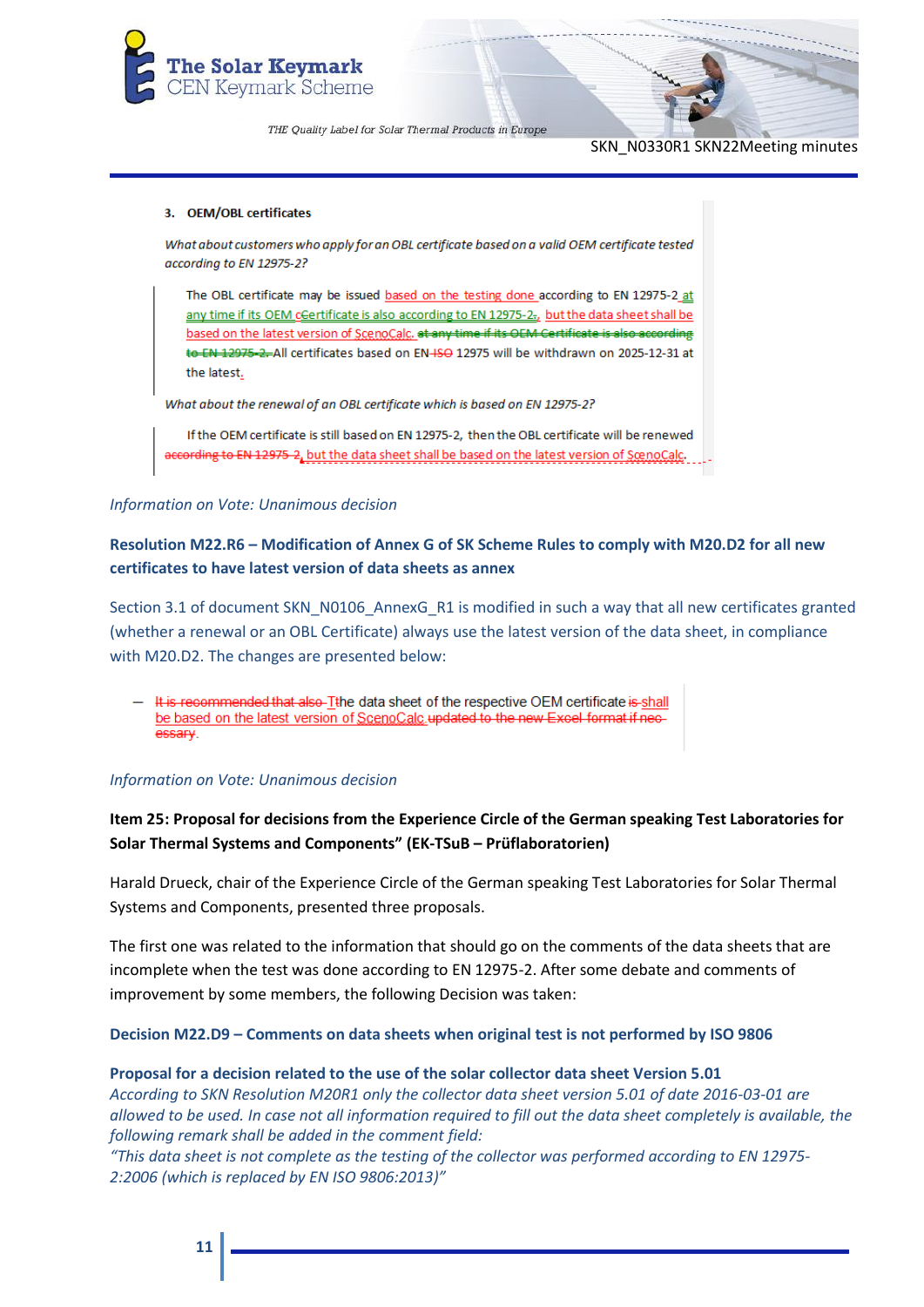

SKN\_N0330R1 SKN22Meeting minutes

#### *Information on Vote: Unanimous decision*

The second proposal is related to the improvement of the data sheets for systems by incorporating information of the performance model parameters. Stephan Fischer made a short presentation which may be found in **Annex D** The following Resolution was taken:

# **Resolution M22.R7 - Completion of the SK data sheets for system tests according to EN 12976 by adding the model parameters required for the thermal performance prediction**

The data sheets for systems tested according to EN 12976 shall be completed by adding the system performance model parameters determined according to ISO 9459-2 and ISO 9459-5 used for the system performance prediction.

## *Information on Vote: Unanimous decision*

This Resolution on the data sheet was accompanied by the proposal to modify also the Scheme Rules, and the following Resolution was taken:

# **Resolution M22.R8 - Extension of clause 4.3.1 (System families (EN 12976 - Factory made systems) of the Solar Keymark Scheme Rules**

#### *Clause 4.3.1 of SKN\_N0106R29-SKNSchemeRules is extended by the following sentence:*

"The model parameters determined for systems not physically performance tested according to ISO 9459-2 and ISO 9459-5 have to be stated in the test report and the Solar Keymark data sheet together with the results of the Long Term Performance Prediction (LTP) resulting from the use of these model parameters for the specific system(s)."

#### *Information on Vote: Unanimous decision*

In practice, M22.R7 could be considered a Decision instead of a Resolution, since it did not actually propose a change in any documents. Therefore it was necessary to actually implement the changes in the data sheet. So in order to do this, the following Decision was taken:

#### *Decision M22.D10- System data sheet WG to prepare the work related to Resolution M22.R7*

*A WG is created to develop the work for the Resolution M22.R7 . WG members are: Maria Carvalho (Chair), Jan Erik Nielsen, Stephan Fischer, Ulrich Fritzsche and Patrik Ollas. The final work for a proposal for Resolution will presented at the next SKN meeting of autumn 2017.*

#### *Information on vote: Unanimous decision*

# **Item 26: Report from WG for revising/merging annex A1 and A1b taking into account related GSCN documents and comments from the GSCN WG**

Jaime Fernández informed about the situation of the inspection report used in the GSCN and how this could affect some CBs and IBs. There are two inspection reports that are slightly different and that may be used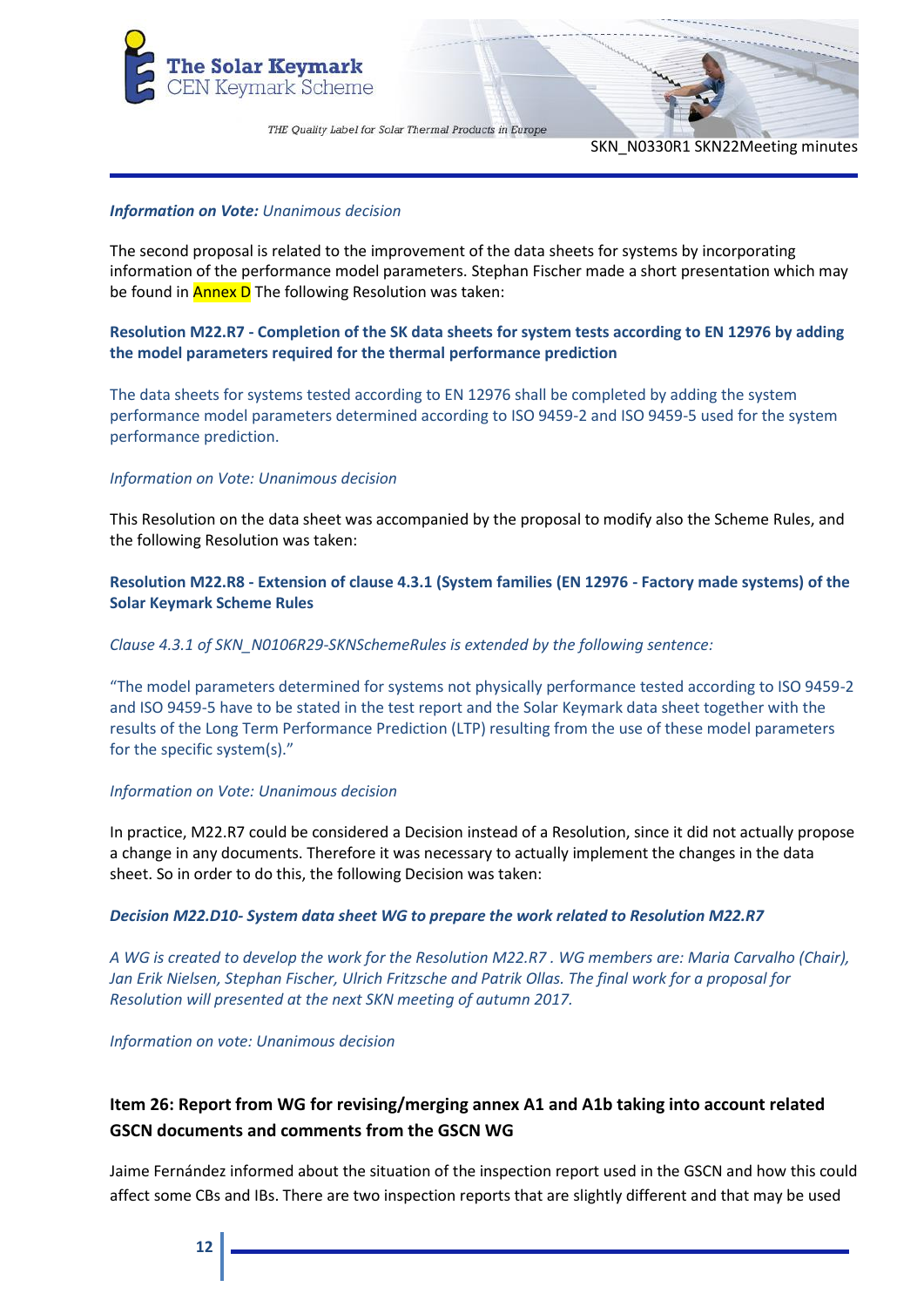

SKN\_N0330R1 SKN22Meeting minutes

by Solar Keymark CBs and IBs, (SKN\_N0106\_AnnexA1\_R0 and SKN\_N0106\_AnnexA1b\_R3). The inspection report that is used in the GSCN is based on the latter. Jaime Fernández and Stephan Fischer had addressed this issue and came to the conclusion that is not an issue of major importance at the moment and it did not need a merging of the inspection reports. Since there weren't any opinions demanding a change in the documents and there is always a possibility of merging the inspection reports in the future with any changes that may come with the new revision of EN 12975 within the next years, no other actions were taken.

# **Item 27: Information from CEN Keymark Management and update of work done related to D3**[jen1] **and work with KMO to improve promotion with other Keymark Stakeholders**

Katharina Meyer gave an overview on the work of the Keymark Management Organisation (KMO) in 2016 and Q1 of 2017 and the planned activities for 2017. All participants were invited to give input into the marketing presentation sent to them by Jan Erik Nielsen and forward the filled out presentation to keymark@dincertco.de.

# **Item 28: Harmonization and Quality of Solar Keymark**

Jaime Fernández asked the SKN about the level of satisfaction in case it was necessary to start a WG to analyze and improve the degree of harmonization and quality of the Solar Keymark Certification System, and no actions seemed necessary.

# **Item 29: Update on Complaints**

Jaime Fernández informed about two new SKN documents, SKN\_N0327R0-Complaint process 1 and SKN\_N0328R0-Complaint process 2. These documents maintain confidentiality but inform about the steps taken in both complaint processes that took place in 2016

Soeren Scholz, in his role of Chair of CB WG, informed that one of the complaint processes was ongoing because one of the complainants had raised his complaint to the head of CB. Therefore, and in application of the Solar Keymark Scheme Rules, a Complaint Committee is being created for the first time. The process would now continue its course; the SKN willæ be informed at the next meeting and the corresponding SKN document would be updated with the course of action.

A debate followed on this subject. Some members expressed the importance of this process and the need for the SKN members involved to be aware and to take the corresponding responsibility in their work. There were also expressions of concern on the fact that the process had been treated too slowly and also that the complainants should always receive a clear information as to what actions were being taken.

# **Item 30: Update on Action Plan working groups: Strategy WG (JF), AP2 Marketing and Communication WG (PD), AP3 Installers WG (KM), AP 6 Legal Requirements (GVA)**

In the SKN meeting of Berlin in March 2016 Jaime Fernández presented the proposal to start working on a strategy for the Solar Keymark. Some action plans were approved in order to start working in some specific fields. With respect to the elaboration of the Strategy itself, an SCF Project had been approved for funding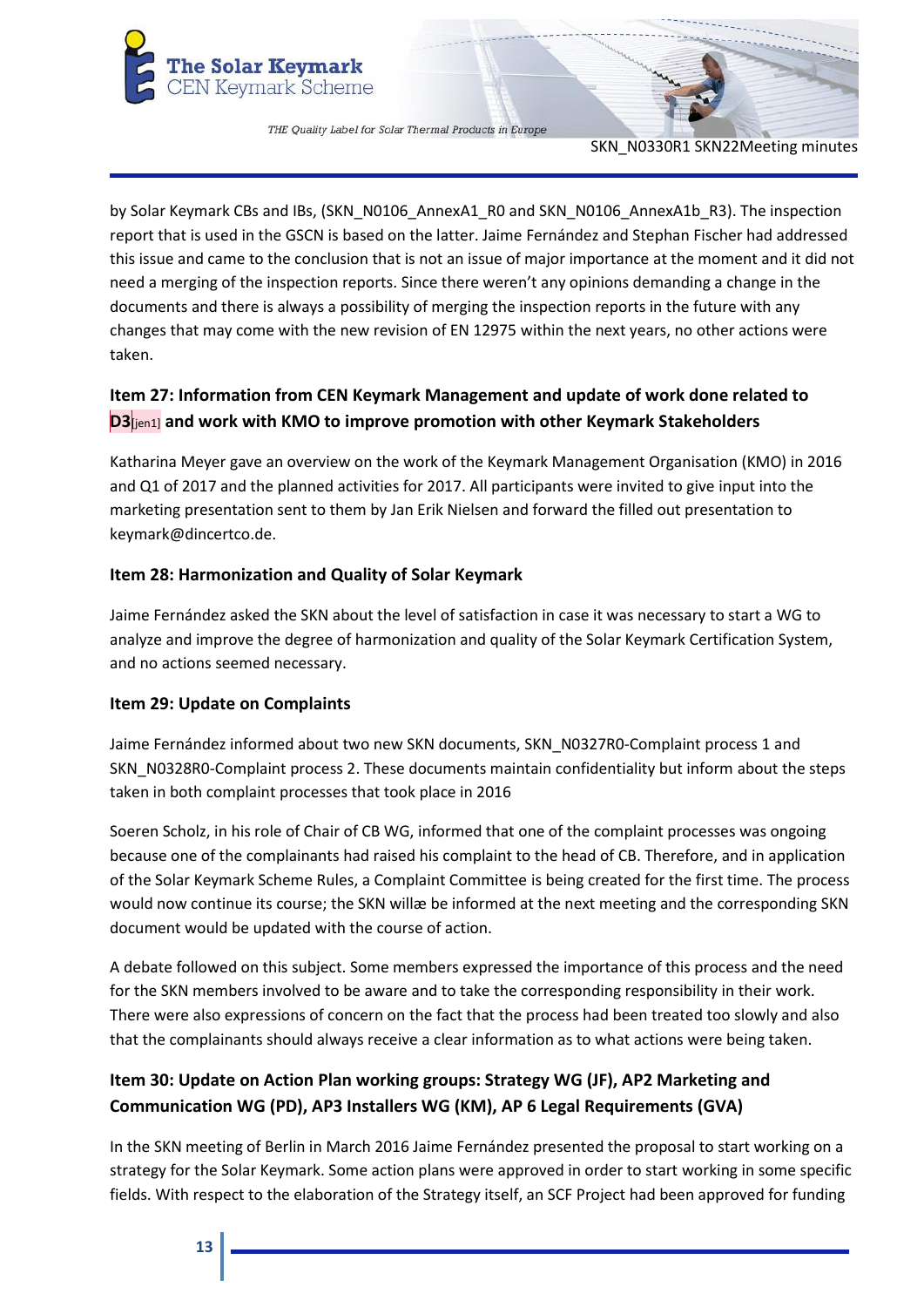

SKN\_N0330R1 SKN22Meeting minutes

and work would start right away. A final formulation of the Strategy would be presented in the March 2018 SKN meeting.

Pedro Dias, Chair of WG for Marketing and Communication (AP2), made a presentation which may be seen in **Annex F- Marketing and Communication**. The WG had made a survey within the SKN members and the results were shown. A Project had received funding from the SCF 8<sup>th</sup> call and work will start right away. Actions would be taken throughout the year to:

- prepare a marketing plan
- improve the web site
- start a Newsletter
- cooperate with KMO
- prepare a ready to use package for license holders and manufacturers
- prepare a short video
- develop a map of support schemes relevant to solar thermal in Europe.

Katharina Meyer, Chair of WGs for Installers (AP3) and for New Products (AP4) informed that the work on the certification of installers was ongoing and that regarding to the new products, the WGs for air collectors and PVT collectors were active.

Gerard Van Amerongen, Chair of WG for new legal requirements and future changes (AP6) presented his update which can be seen in **Annex G- legal requirements and changes**. Three SCF Projects were presented: Scope of products, Added value to Keymark Certifcates and Quality and Durability. The first two were recommended for funding and work will be developed throughout the year.

## **Item 31: Report or Update on "Inter-laboratory Comparison - ILC on Data Analysis", SCF7 Project**

Andreas Bohren informed that work was not completed yet and that a presentation would be made at the next SKN meeting.

## **Item 32: Solar Certification Fund Projects – General Status Reports / PD**

Pedro Dias presented the status of SCF Projects which can be read in **Annex H.** 

## **Item 32a : Update on Package Label**

Pedro Dias presented an updated with the latest developments with respect to the Package Label, see Annex I.

## **Item 33: Update on Global Solar Certification Network**

Jan Erik made a short update on the GSCN (related to SCF6-9). The Network was now officially running and the first members were already joining. Members are listed at: [http://gscn.solar/members/list%20of%20members.html.](http://gscn.solar/members/list%20of%20members.html)

A GSCN meeting had been held the day before in the same premises.